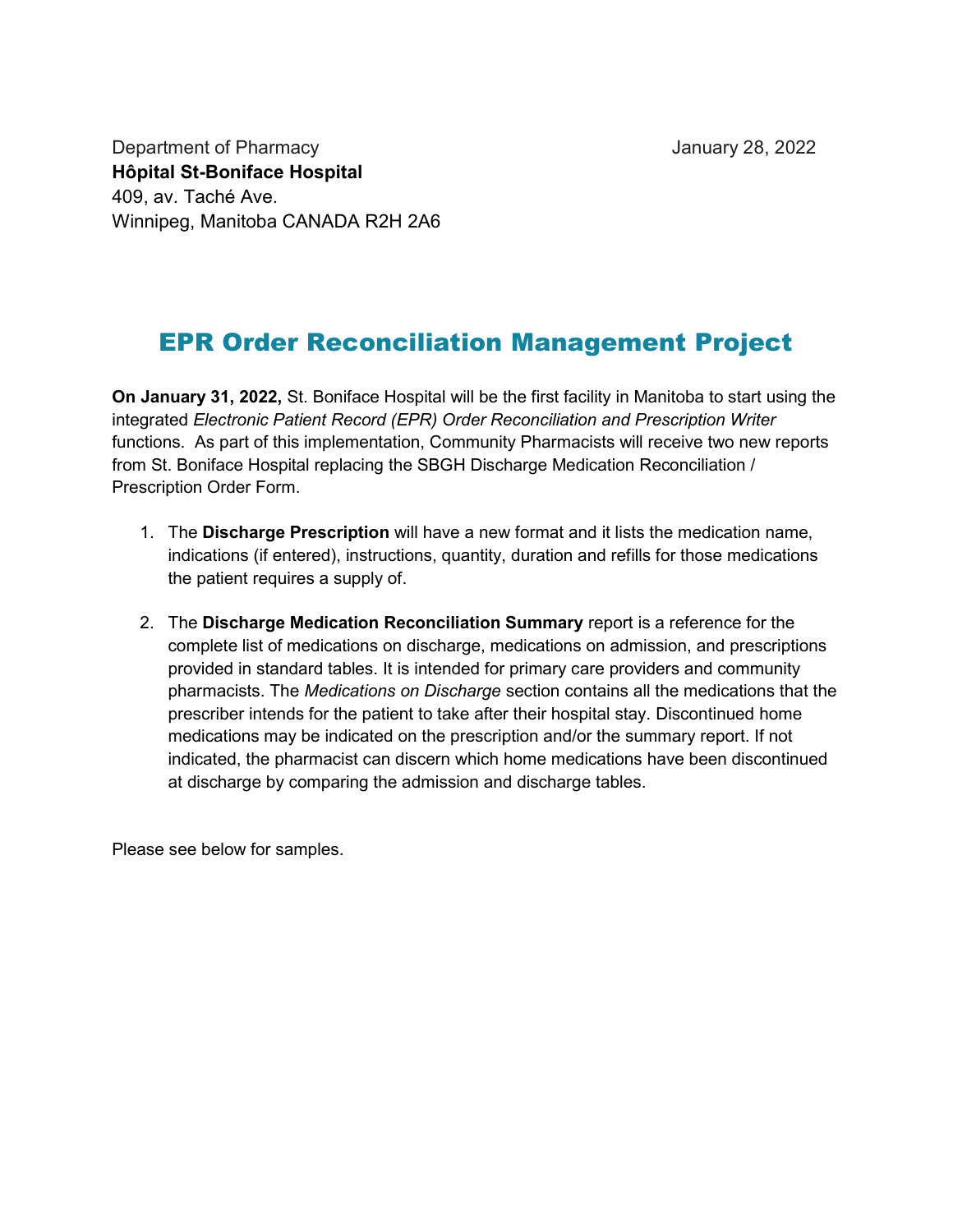| Monápay Rogiseui - Office régional de la<br>Health Authority - sankl de Womigreg<br>Diving Ex Health A Telesconde name same | Hópital St-Boniface Hospital                  |                       | <b>Discharge Prescription</b> |                                |
|-----------------------------------------------------------------------------------------------------------------------------|-----------------------------------------------|-----------------------|-------------------------------|--------------------------------|
|                                                                                                                             | 409 Tache Avenue<br>Winnipeg, MB R2H 2A6      |                       |                               |                                |
| <b>EPRUAT ORM Test, Report</b>                                                                                              | 42y (01-Jan-1980)                             | Female                | MRN: 01370950                 |                                |
| PHIN: 111222333                                                                                                             | SBGH-A7WE-A7125-01                            |                       | Visit: 11009794               |                                |
| Address:                                                                                                                    | 123 Home, Winnipeg, Manitoba, R3C 1P1 Canada  | Phone:                | (204) 1234567                 |                                |
| Weight: 41 kg                                                                                                               | as of: 13-Dec-2021<br>Height: 152.4 cm        | as of: 13-Dec-2021    |                               | <b>BSA: 1.33 m<sup>2</sup></b> |
| <b>Allergies</b>                                                                                                            | <b>Allergen   Reaction   Description</b>      |                       |                               | <b>Entered Date</b>            |
|                                                                                                                             | No Known Allergies                            |                       |                               | 13-Dec-2021 15:16              |
| <b>Medication</b>                                                                                                           | <b>Instructions</b>                           | Quantity              | Duration                      | Refill                         |
| Discontinue: acetaminophen 325<br>mg oral tablet - 1 tab(s) orally<br>every 6 hours, As needed for<br>Pain                  |                                               | 1 Tablet (one)        | Not Specified                 | 0                              |
|                                                                                                                             |                                               |                       |                               |                                |
| levodopa-carbidopa 100 mg-25<br>mg oral tablet                                                                              | 1 tab(s) orally 3 times a day                 | 90 Tablet<br>(ninety) | 30 Days                       | 0                              |
| levothyroxine 75 mcg (0.075 mg)<br>oral tablet                                                                              | 1 tab(s) orally once a day (before a<br>meal) | 30 Tablet<br>(thirty) | Not Specified                 | 0                              |
|                                                                                                                             | $S^2$                                         |                       |                               |                                |
| Prescriber<br>Signature:                                                                                                    | Print Name:                                   |                       |                               |                                |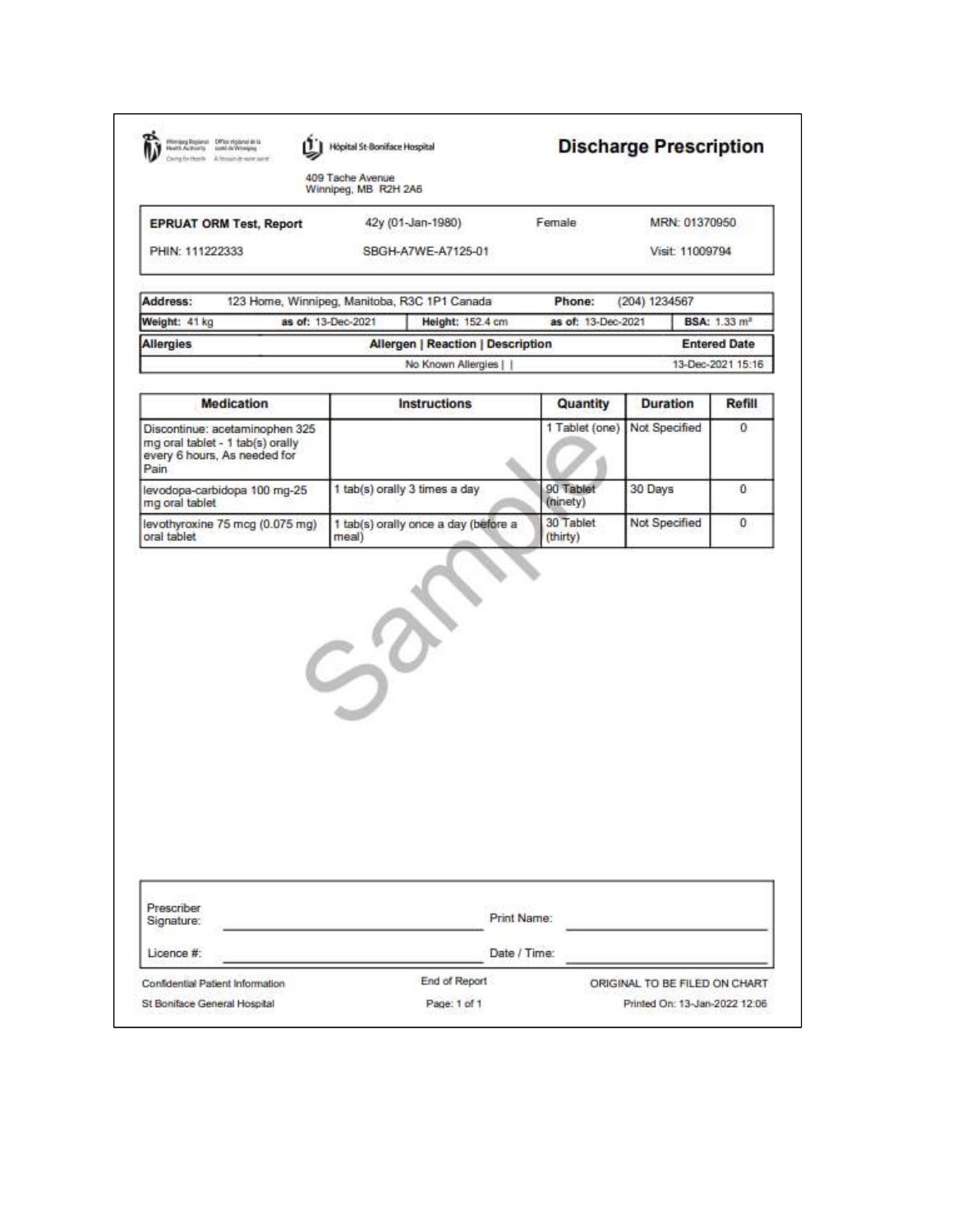| <b>EPRUAT ORM Test, Report</b><br>SBGH-A7WE-A7125-01<br>PHIN: 111222333                                 | Female<br>42y (01-Jan-1980)<br>Attending Provider: Tester-SBH, Physician2 EPR<br>Reg: 123456 |                                                                             | MRN: 01370950<br>Visit: 11009794<br>Series: |
|---------------------------------------------------------------------------------------------------------|----------------------------------------------------------------------------------------------|-----------------------------------------------------------------------------|---------------------------------------------|
| Address:                                                                                                | 123 Home, Winnipeg, Manitoba, R3C 1P1 Canada                                                 | Phone:<br>(204) 1234567                                                     |                                             |
| Weight: 41 kg<br>as of: 13-Dec-2021                                                                     | Height: 152.4 cm                                                                             | as of: 13-Dec-2021                                                          | <b>BSA: 1.33 m<sup>2</sup></b>              |
| <b>Allergies</b>                                                                                        | <b>Allergen   Reaction   Description</b>                                                     |                                                                             | <b>Entered Date</b>                         |
|                                                                                                         | No Known Allergies                                                                           |                                                                             | 13-Dec-2021 15:16                           |
| Discharge Reconciliation was completed by: Tester-SBH, Physicain1 (MD) on 13-Jan-2022 12:01             | <b>MEDICATIONS ON DISCHARGE</b>                                                              |                                                                             |                                             |
| <b>Discharge Medication</b>                                                                             | <b>Instructions</b>                                                                          | <b>Discharge Reconciliation Comments</b>                                    |                                             |
| Discontinue: acetaminophen 325<br>mg oral tablet - 1 tab(s) orally<br>every 6 hours. As needed for Pain |                                                                                              | Specified discontinued medication                                           |                                             |
| antiparkinson agents                                                                                    |                                                                                              |                                                                             |                                             |
| levodopa-carbidopa 100 mg-25<br>mg oral tablet                                                          | 1 tab(s) orally 3 times a day                                                                | Prescription is created for levodopa-<br>carbidopa 100 mg-25 mg oral tablet |                                             |
| thyroid hormones                                                                                        |                                                                                              |                                                                             |                                             |
| levothyroxine 75 mcg (0.075 mg)<br>oral tablet                                                          | 1 tab(s) orally once a day (before a<br>meal)                                                | Prescription is created for<br>levothyroxine                                |                                             |
| vitamins                                                                                                |                                                                                              |                                                                             |                                             |
| Vitamin B12 100 mcg oral tablet                                                                         | 1 tab(s) orally once a day                                                                   | Vitamin B12 100 mcg oral tablet is<br>continued                             |                                             |
|                                                                                                         | PRESCRIPTIONS PROVIDED                                                                       |                                                                             |                                             |
| <b>Medication</b>                                                                                       | <b>Instructions</b>                                                                          | Quantity                                                                    | Refill                                      |
| Discontinue: acetaminophen 325<br>mg oral tablet - 1 tab(s) orally every<br>6 hours, As needed for Pain |                                                                                              | 1 Tablet                                                                    | None                                        |
| levodopa-carbidopa 100 mg-25 mg<br>oral tablet                                                          | 1 tab(s) orally 3 times a day                                                                | 90 Tablet                                                                   | None                                        |
| levothyroxine 75 mcg (0.075 mg)   1 tab(s) orally once a day (before a<br>oral tablet                   | meal)                                                                                        | 30 Tablet                                                                   | None                                        |
|                                                                                                         | Specified discontinued<br>medication                                                         |                                                                             |                                             |
|                                                                                                         |                                                                                              |                                                                             |                                             |